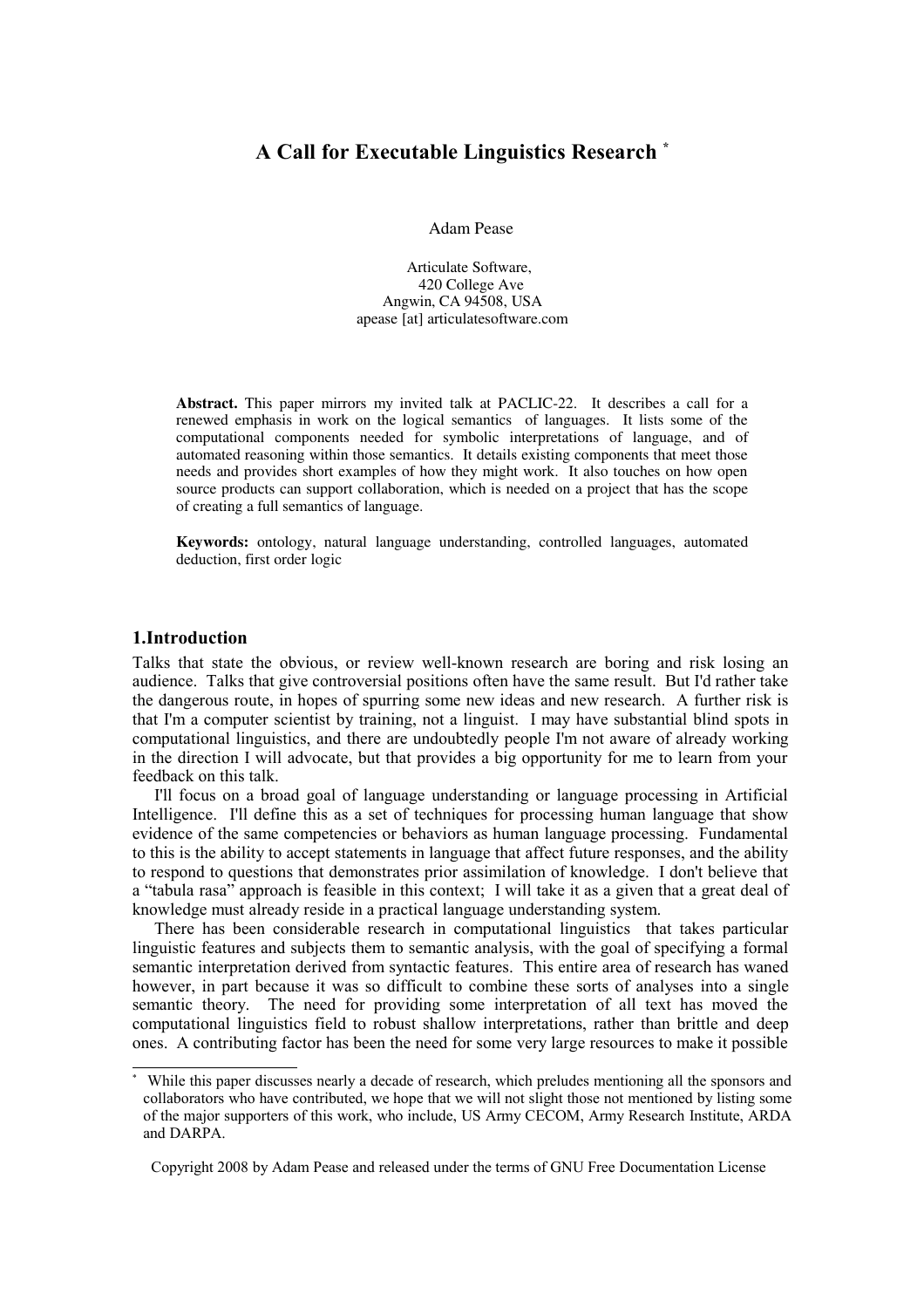to have non-toy implementations of deep linguistic semantic processing. Another issue is that because the scope of linguistic semantics is so large, it's hard to tell if different component theories result in a harmonious total interpretation. We're now at the threshold of being able to address these issues. This is why I call for a new direction of Executable Linguistics Research.

Note that I'm not proposing an exclusive alternative to statistical linguistic methods. There are portions of this general problem that benefit from the marriage of statistical and logical approaches, most notably, word sense disambiguation. I'm proposing a shift in emphasis, recommending that more people concentrate on an approach to linguistics that has been somewhat neglected – a shift to focusing on a more difficult and longer term approach, because the utility of current robust and arguably shallow approaches to understanding are yielding less substantial incremental improvements as time goes on.

I'll first sketch an outline of the products that I think are needed. Then I'll discuss existing resources that can meet some of those needs. Next I'll provide some concrete examples to show how this all might work.

#### **2.What's Needed**

A fundamental component of any practical and large scale language understanding system is a large vocabulary. Any system that understands language must be able to identify words. It should know basic relationships among words that form some of the building blocks of meaning – synonyms, antonyms, and which words subsume others' meanings or entail them, at a minimum. Harder to acquire, though no less necessary, is a corpus of groups of words that are "tokens", which have a single and collective meaning that is more than the sum of their component words, and which repeatedly appear in group form.

For English at least, polysemy is a significant issue in language understanding. While better models and algorithms are certainly needed to handle word sense disambiguation the foundation of most algorithms of this sort is the availability of data on which to train the algorithms. Specifically, there is a need for both balanced and domain specific corpora where words have been manually disambiguated with respect to a lexicon.

All this may be relatively uncontroversial so far. Now for the more controversial part. While word meanings change over time, the vast majority of meanings are constant. While meanings can't be legislated, they can be discovered and described, and will largely remain fixed. Linguists often study language at the margins, where there are changes and differences and scientifically interesting features, but much of language is certainly stable, at least over decades. If our goal is machine understanding, it's not enough to know that one word is more specific than another, we must know in what way it is more specific, and what knowledge logically follows from using the more specific word instead of the more general one.

If we agree that this sort of specific information is needed about word meanings, then the next question is in what form it should be represented. There are broadly two options: statistical representations that specify approximate relationships learned automatically, and logical ones that at least at the moment must largely be crafted by humans. Each general approach has advantages.

Statistical approaches require human effort to create a good algorithm, but then can be run automatically on large data sets without human intervention. Such approaches are robust in terms of coverage, but decidedly not robust in terms of the precision of the data. We may be able to learn entailment relationships one inference deep, but I would venture that truthpreserving inferences from automatically acquired data are a long way away. combinatorics of inference dictate that even if only 10% of the entailments learned are wrong (and the state of art is more like  $>50\%$  even for simple entailments (TAC 2008), even a simple five step deduction will usually be wrong.

Logical representations can be truth-preserving, and the consistency of any logical theory can be automatically tested (subject to time limitations of course). The main problem is that the effort to craft theories requires human effort, and that effort is specialized and often expensive. I'll return to the issue of open source development later, but for now, let me just state as a given that the scope of such an effort requires open collaboration with many entities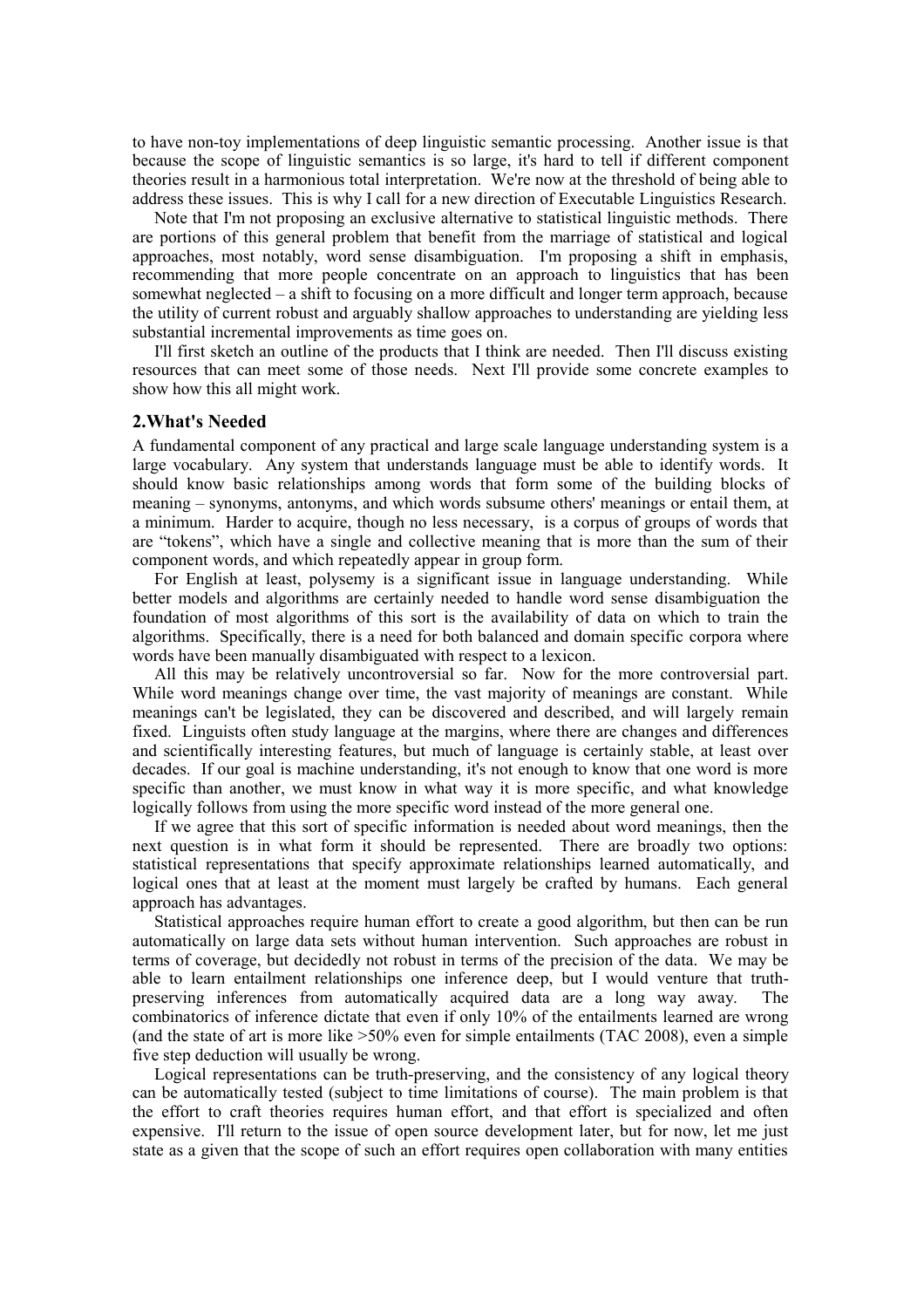and individuals involved.

One issue with logical representations is that words are not logical terms with mathematically precise definitions (at least in most cases). If we treat words as logical terms, or logical terms as though they were words, we'll have an inaccurate model. I'd suggest that we need both a lexicon and a logical model, and relations between them. It is not enough simply to classify words with a small number of formal terms. Knowing that "water" is a "substance" is not sufficient. Any system for understanding must know the implications, uses and properties of water. It must know that water dissolves some other substances, that people can both swim and drown in it, that it can become ice or steam, and many more facts. So, the logical model must ultimately be as large as a dictionary, and it must be subject to continuous evolution as language changes and expands.

Language does not just consist of isolated words. English has many standard phrases in which the meaning of a phrase is more than the sum of its constituent words. A simple case of this is light or "helper" verbs like "take" as in "take a walk" in which the noun functions to modify the mostly meaningless verb. Note that one cannot simply replace the verb with the verbal form of the noun, since "take a hit" is not the same as "hit". Other examples such as "pay attention" are pairs in which the word choices are specific to a given phrase. We cannot simply make these multi-word lexicon entries since we also have examples like "take a long walk" and "a walk was taken". So we must have a corpus of phrases that have logical templates that are filled in by the remaining context of a given sentence.<sup>[1](#page-2-0)</sup>

Beyond a corpus of words and phrases we must have a way of interpreting the overall semantics of a sentence. The building block of a lexicon, phrase corpus, and logical definitions for each is not sufficient. We must be able to interpret the appearance of subject, object, negation, word morphology, conjunction and disjunction, conditionals, modals and many other features. We must handle a host of possibly more mundane linguistic elements like statements about metric time and numbers with units. There is a wealth of research in this area, but not to my knowledge much effort (with Fuch's ACE (Fuchs, 1999) and Kamp& Reyle's DRS work (Kamp&Reyle,1993) as notable exceptions) in systematizing interpretations of all of these different linguistic elements.

The next challenge once we have a system for converting language into logic is to do something useful with the logic. A key enabler is the availability of the same large logical theory that helped us to define individual words in the first place. Those definitions become the corpus of facts and rules that tie together individual logical assertions, and allow us to deduce new consequences. To cover a useful space of knowledge, this theory must be very large. The larger the theory however, the harder it is for a deductive system to process queries on that theory. We

must have deductive theorem provers that use smart and adaptive techniques to order the relevance of knowledge, learn how to segment it, and process queries with great efficiency.

|         |               |         | GUI            |            |  |            |
|---------|---------------|---------|----------------|------------|--|------------|
|         | KB            | Parser  |                | Reasoner   |  |            |
| Grammar | Phrase Corpus | Lexicon |                | Morphology |  | <b>WSD</b> |
|         |               |         | Logical theory |            |  |            |

### **3.What We Have**

The preceding discussion is not just an abstract exercise, but a guide to research that exists and research that is needed. For each proposed component we have a solution, but all components would benefit from significant focused, collaborative and open research and development.

*Figure 1: Proposed System Architecture*

The foundation of my current work is the Suggested Upper Merged Ontology

<span id="page-2-0"></span><sup>1</sup>Examples taken from (Pease&Fellbaum, in press)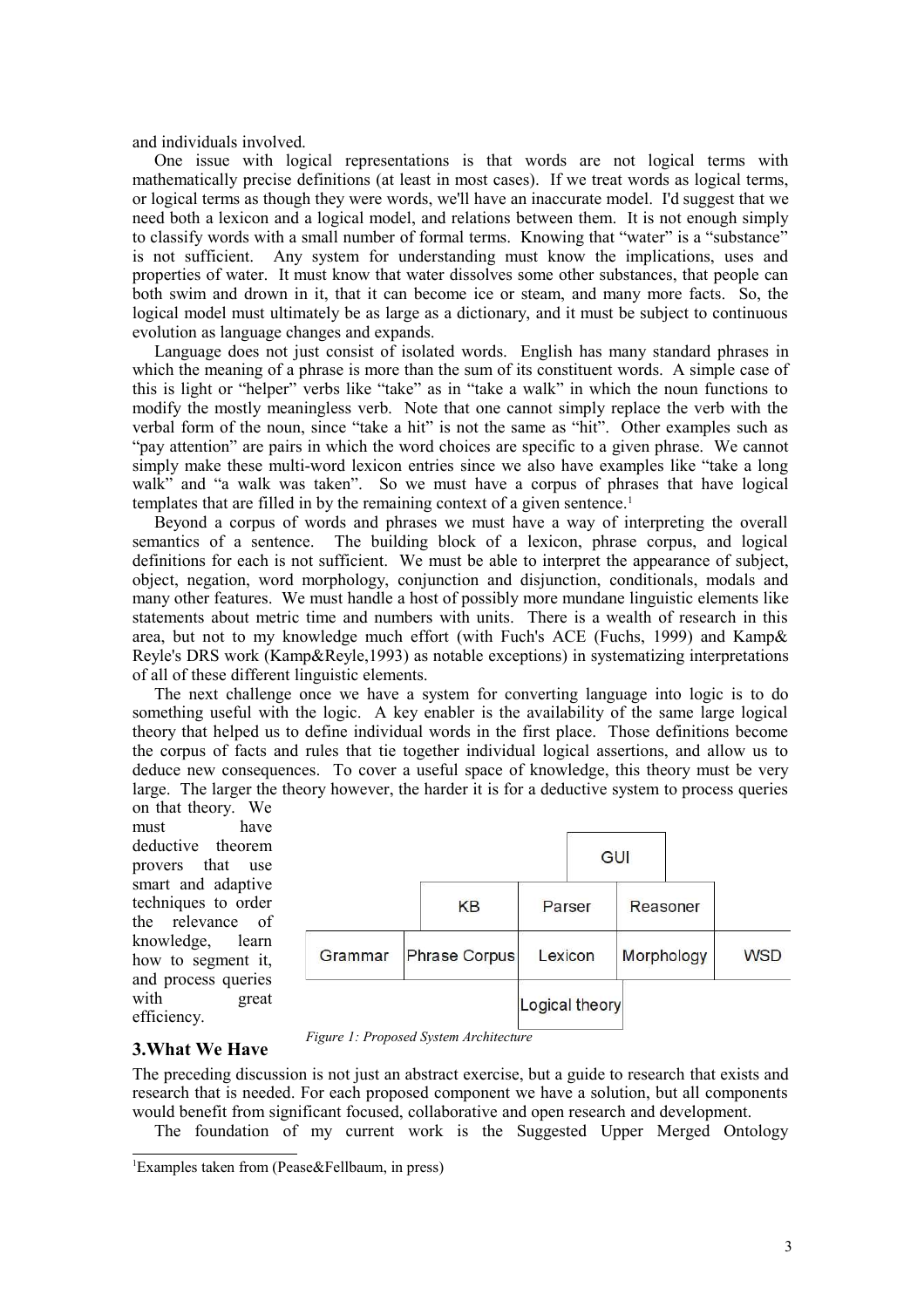(Niles&Pease, 2001). It fulfills the need for the logical theory in my proposed model. Although large, it certainly is not large enough. It has some 20,000 terms, but that's much smaller than even a collegiate dictionary. It has 70,000 formal statements (axioms) but that's much smaller than the equivalent of all the definitions in a small dictionary. We use WordNet as our English lexicon (Fellbaum, 1991). SUMO has been mapped by hand (Niles&Pease 2003) to all of WordNet . This has been a massive effort, but much more is needed. There are 10946 mappings from WordNet instances to equivalent SUMO instances and 3774 mappings from synsets to equivalent SUMO classes. The remaining 100459 mappings are from specific WordNet synsets to more general SUMO terms. These mappings are the basis for future work, and are necessary but not sufficient. We need all mappings to be direct equivalences, but this requires a great effort in defining the remaining 100,000 synsets that lack a direct equivalent in SUMO. One might claim that this job is too big to be practical, but efforts of even greater size have happened once people realize a need (wikipedia for example), and join together on community projects. After all, what is the alternative? To persist with shallow understanding based on statistical similarities, and without the ability in computation to deduce logical conclusions from chains of facts as people do? Already, there are efforts such as the one to merge YAGO's 14 million facts (de Melo et al, 2008), which are derived from Wikipedia, into SUMO.

Word sense disambiguation is one of our biggest current challenges. We use WordNet SemCor (Landes et al, 1998), which is a corpus of manually disambiguated sentences from the Brown Corpus (Kucera&Francis, 1967). It is at least two orders of magnitude too small. Many synsets do not appear at all in the corpus, and those that do co-occur with even other common words so few times that there is rarely statistical significance for any given word sense pair. We have also not begun to use any particularly sophisticated methods for employing even the data that we have. There are larger corpora of manual disambiguations, but they are all proprietary. I'll return to that issue later in discussion of open source.

Although we've written in more detail proposing a corpus of phrases (Pease&Fellbaum,in press), the current implementation is a bit ad hoc, and an integral part of the overall English parsing and interpretation system called the Controlled English to Logic Translation system (CELT) (Pease&Murray 2003), (Pease&Li, 2008). Our parser relies on a simple definite clause grammar (Covington 1993) in Prolog augmented with Discourse Representation Theory (DRT) (Kamp & Reyle 1993) to handle anaphor and multiple sentence processing. We use WordNet's "Morphy" algorithm to handle morphology.

CELT takes a certain reductionist approach to handling English grammar. In particular, it does not attempt to handle all of English, as a full semantics of English is simply not possible at the moment. Instead, it is a constructed subset of English. We began with the simplest possible grammar of handling subjects and verbs, then added support for objects and indirect objects, then determiners and quantifiers, conjunction, prepositions etc. At each stage we looked at how we could add a given linguistic feature without creating ambiguity and breaking the understanding of the existing range of grammatical elements. After some five years of development, the scope of what CELT can handle is quite large, although a long way from the full complexity of English. We see CELT as an excellent testbed for theories of linguistic semantics, since any new theory can be tested computationally, and must necessarily interact with a range of theories about other linguistic constructions. As such, it is completely practical.

We use a suite of tools called Sigma (Pease, 2003) to handle processing the logical forms that CELT generates. For the past  $\vec{6}$  years we have used the Vampire (Riazanov&Voronkov, 2002) theorem prover. However, as newer provers are now developed that are released open source, we have expanded the set of provers that Sigma includes. Recently, we sponsored a competition on theorem proving performance in SUMO (Pease et al 2008) that inspired the development of a new prover called SInE (Hoder, 2008). Theorem proving performance however remains a significant obstacle to practical implementations of question answering within a logical deductive framework.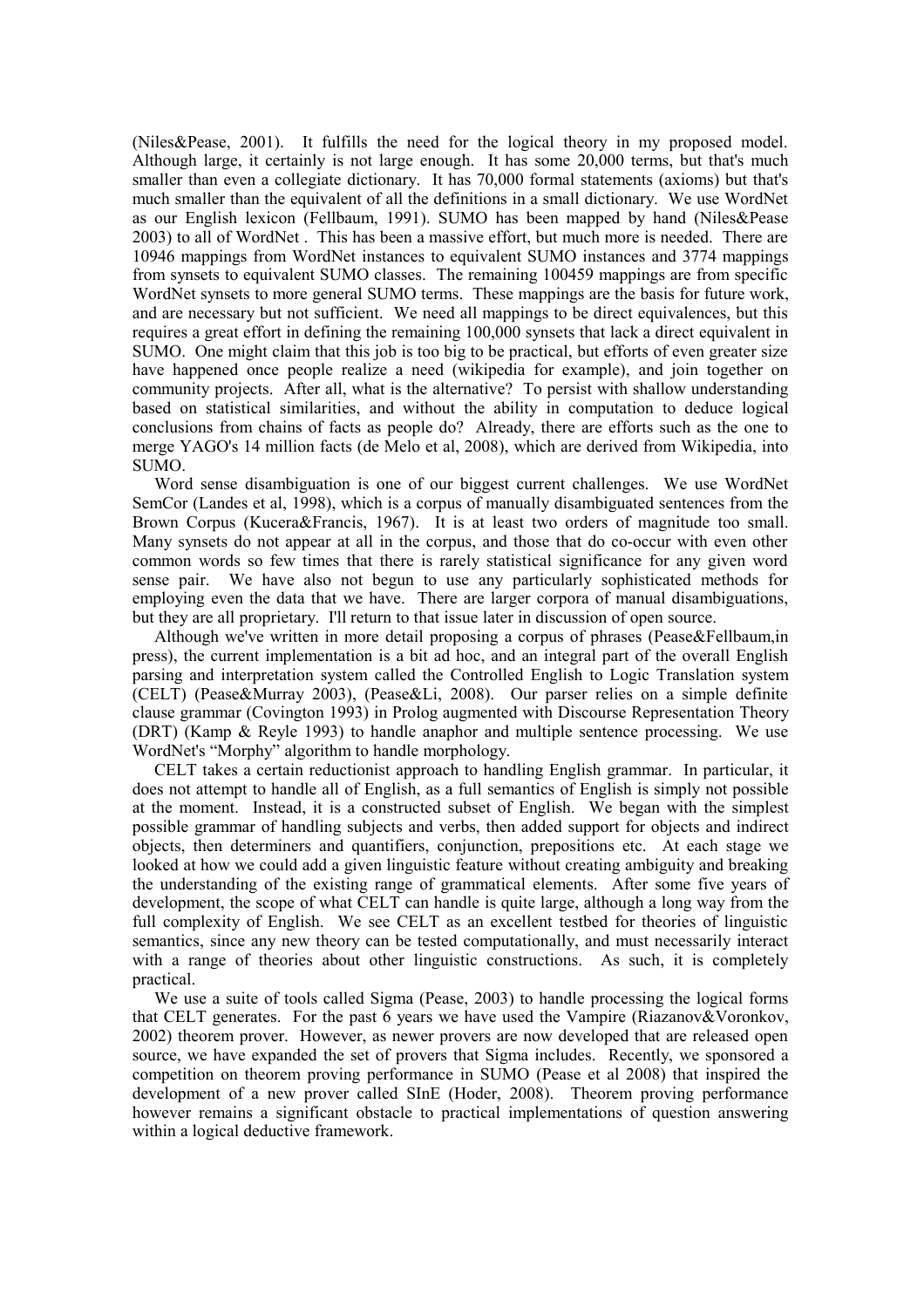### **4.Diversion: Open Source**

While scientific achievement throughout history has often provided the potential for direct financial reward, that potential is great today, and is particular significant in computational linguistics. That profit potential unfortunately leads many researchers and their institutions to control the dissemination of their research, in the hopes of licensing it for profit, or creating a company that develops that research into a product. Profit can be a powerful motivator, but it can also prevent us from engaging in the sort of open collaboration that leads to large research projects and tangible products that engender significant research. Worse yet, the hope of a big financial return leads to much good research remaining unknown and unused, while the researchers also fail to turn the work into a profitable product.

I'll cite one major project I'm aware of in computational linguistics where after many years of US government funding, there is a significant body of work with great potential for reuse. It could result in even more great research, but it remains proprietary. Yet, after several years, the institution has only sold one license for a few thousand dollars. During that same time, they could have collaborated with others on grants, potentially resulting in hundreds of thousands of dollars in new funding, and research results that would have only enhanced the standing of the researchers and their work. This example can be contrasted with the example of WordNet, which having been free from its inception has resulted in near ubiquitous use in English-based computational linguistics, countless funded grants and collaborations for its developers and thousands of publications describing its use on a near unimaginable variety of topics.

## **5.Example: How it Works**

Take the very simple example of "Robert has an orange." CELT interprets this as

| (exists (?orange)                                                                                                          | $\exists$ o attribute (Robert-1, Male) ^             |
|----------------------------------------------------------------------------------------------------------------------------|------------------------------------------------------|
| (and                                                                                                                       | Human (Robert1) ^                                    |
| (attribute Robert-1 Male)<br>(instance Robert-1 Human)<br>(instance ?orange OrangeFruit)<br>(possesses Robert-1 ?orange))) | OrangeFruit(o) $^{\wedge}$<br>possesses (Robert-1,0) |

*Table 1: "Robert has an orange" in SUO-KIF (Pease, 2008) format (left) and conventional logical notation*

CELT has a simple database of proper names so it interprets "Robert" correctly. The sense of "orange" as fruit is the most common, and in the absence of a longer sentence or set of sentences, CELT fortunately chooses the a priori most common sense and then retrieves the mapping to the SUMO term of **OrangeFruit**. Now we ask "Who has a fruit?" (note that the variable that gets the value for "who" is unbound).

| (exists (?fruit)<br>(and                                    | <b>H</b> FruitOrVegetable $(f)$ ^<br>Human $(w)$ $\wedge$ |  |  |
|-------------------------------------------------------------|-----------------------------------------------------------|--|--|
| (instance ?fruit FruitOrVegetable)<br>(instance ?who Human) | possesses $(w, f)$                                        |  |  |
| (possesses ?who ?fruit)))                                   |                                                           |  |  |

*Table 2: "Who has a fruit?" in SUO-KIF format (left) and conventional logical notation*

Posing this query to the theorem prover, along with SUMO and the statement asserted above will result in a very simple proof. It relies on the SUMO subclass hierarchy that defines **OrangeFruit** as a **FruitOrVegetable**. In this simple example, one could certainly imagine a statistical information retrieval system that uses WordNet's hypernym taxonomy and some simple query relaxation to get the right answer. Pose a more complex query like "What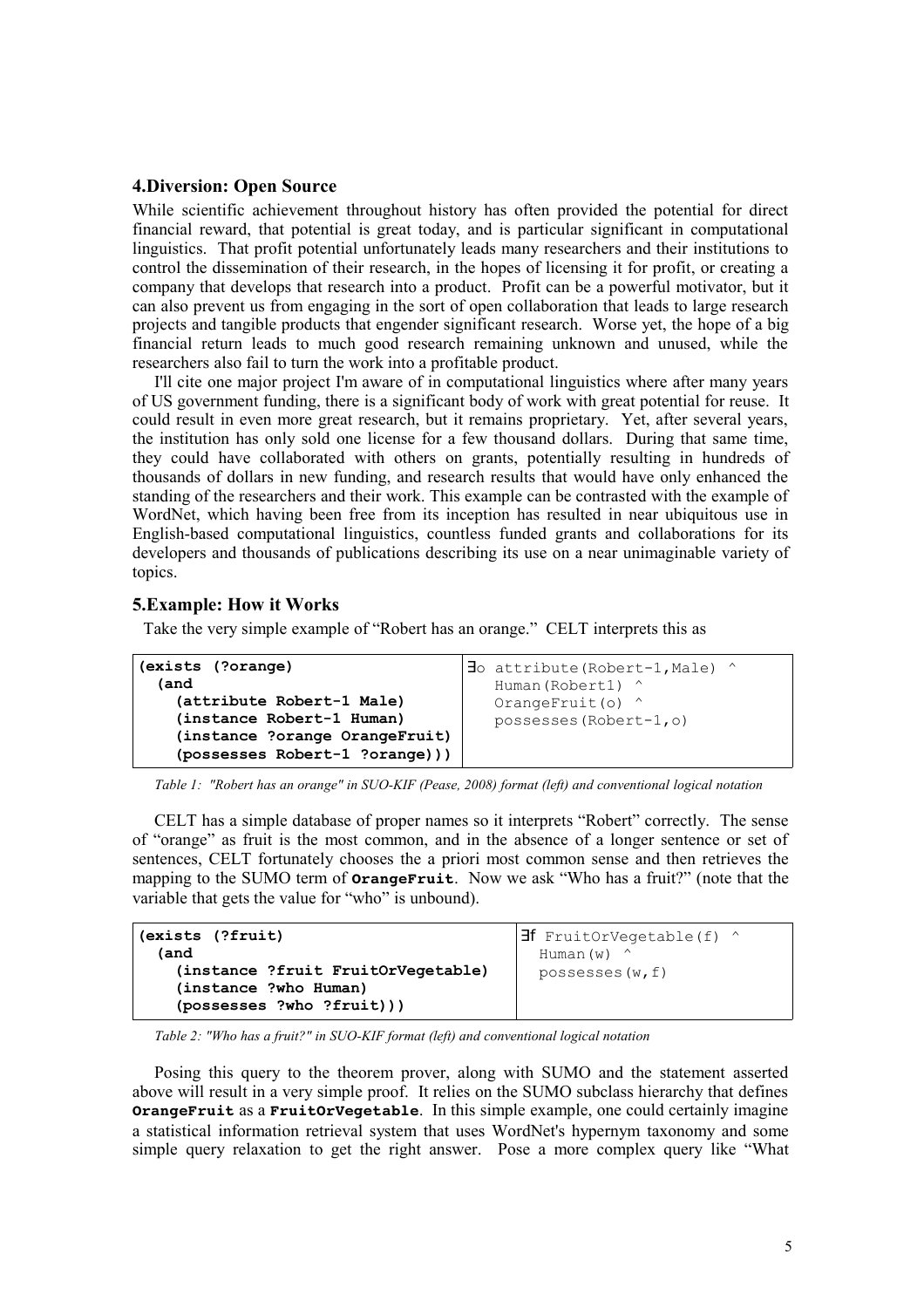country is between France and Austria" and unless that fact is already explicitly stated, no IR system will find the answer. Of course, for complex queries on large knowledge bases, the logical approach is not guaranteed to find an answer either, but at least it can in theory and there is a clear objective of improving the speed of automated deduction to make reality fulfill the promise.

#### **6.Why Use a Logical Framework**

I've explained why this general approach of logical formalization is useful for language understanding software systems. I also believe it's useful for research in language itself. Take for example work on a semantic theory of possession relations in English and the phrases "Robert's nose", "The car's color", "Tom's father". If one is required to state such an interpretation logically, and with recourse to a large theory, some mistakes are easily found and corrected. If we map all possessions to a general relation "owns" and then we ask questions like "What does a car own?" a theorem prover will find automatically that a car owns its color, which is nonsensical. While such mistakes may seem obvious and amenable to human inspection and discovery for an isolated theory of possession, the potential for errors on a much larger theory is much greater. A linguistic theory that is fully implemented with a nontrivial logical theory and lexicon can be tested on a variety of sentences not generated by the creators of the theory.

By collaborating on linguistic research with a common logical theory, linguistics researchers open up the possibility of doing work that directly builds on each others' progress, without the need to create a new harmonization their target representations or notation each time. Working together on a common target semantics enables large-scale executable and testable research in deep linguistic semantics.

Take for example Terence Parsons' excellent book (Parsons, 1990). How do we know that his theories fit with Kamp&Reyle's? While Parsons book has a tighter focus just on event semantics, Kamp&Reyle also cover that area in detail. In neither book is there a formalization (in logic) for relations like subject(x,y) or object(x,y), or the deictic "now". While these are common notions understood by all linguistics, there are undoubtedly different intuitions at the boundaries. Without a logical theory built on a common logical semantics, we are left to test their compatibility by inspection rather than automation. I cite these books because they are some of the best examples, in my view, of comprehensive linguistic theories with semantics in formal logic. For other work, even more is needed, in my view.

I look forward to hearing from you now about all the good research that I may have missed that meets these goals, and to working with you in the future to help drive linguistics research closer to the ideals that I have described.

#### **References**

Covington, M. (1993) Natural Language Processing for Prolog Programmers. Prentice Hall.

de Melo, G., Fabian Suchanek and Adam Pease (2008). Integrating YAGO into the Suggested Upper Merged Ontology. To appear.

Fellbaum, C. (ed. ) (1998) WordNet: An Electronic Lexical Database. MIT Press.

Fuchs, N., U. Schwertel, R. Schwitter. (1999). Attempto Controlled English (ACE) Language Manual, Version 3.0, Technical Report 99.03, Department of Computer Science, University of Zurich, August 1999.

Hoder, K., (2008). SinE.0.3. Online description at

<http://www.cs.miami.edu/~tptp/CASC/J4/SystemDescriptions.html#SInE---0.3>

Kamp, H., Reyle, U. (1993). From Discourse to Logic. Kluwer Academic Publishers.

- Kucera and Francis, W.N. (1967). Computational Analysis of Present-Day American English. Providence: Brown University Press.
- Landes S., Leacock C., and Tengi, R.I. (1998) "Building semantic concordances". In Fellbaum, C. (ed.) (1998) WordNet: An Electronic Lexical Database. Cambridge (Mass.): The MIT Press.

Niles, I & Pease A., (2001). "Towards A Standard Upper Ontology." In Proceedings of Formal